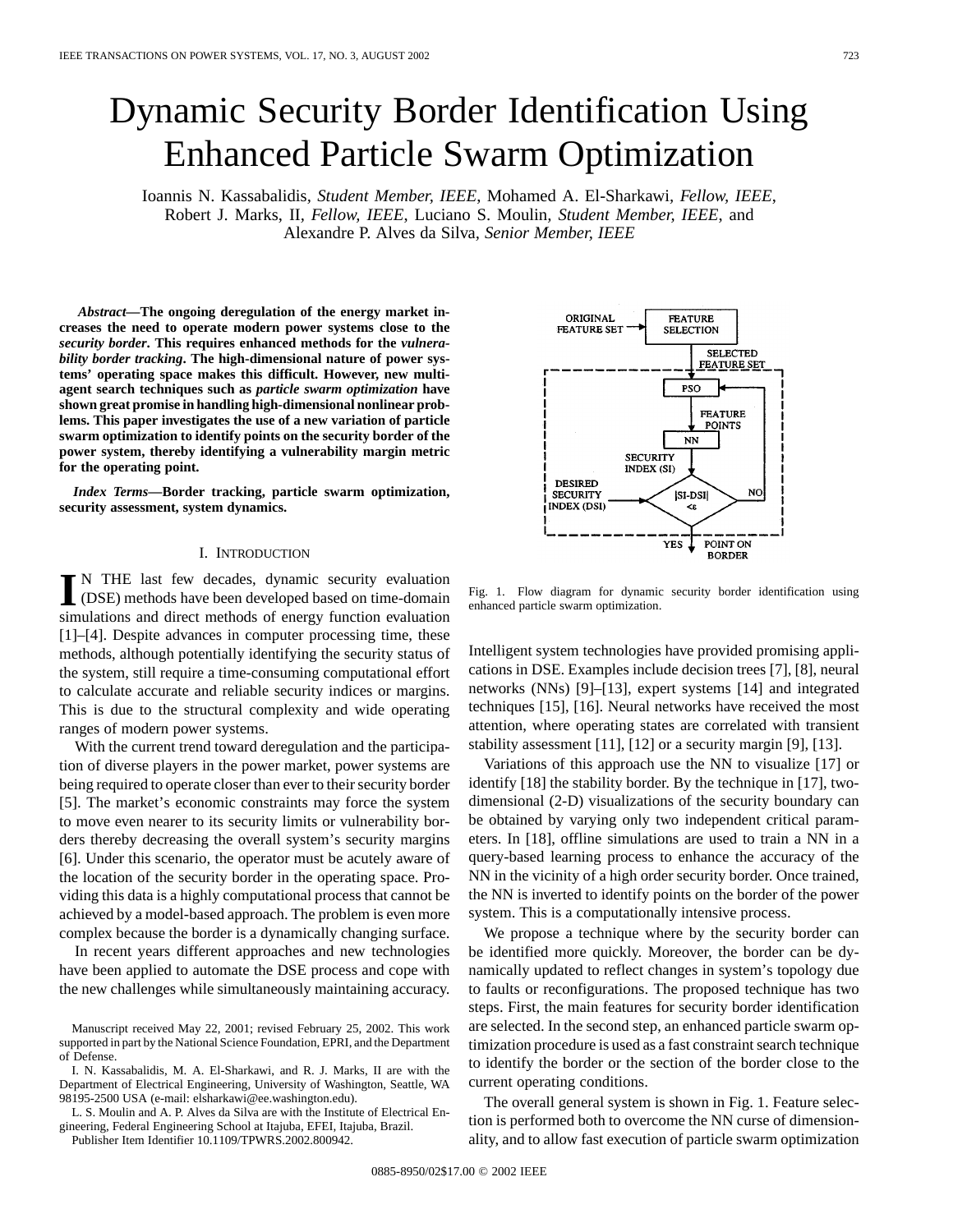(PSO). The use of a NN as a security estimator is fundamental for a fast calculation of border operating points.

The procedure for border tracking is depicted in more detail inside the dashed box. PSO uses a NN as a predictor of security index values. The security index is compared with the desired security index. If the difference is small, the algorithm exits and produces the points on the border. Otherwise, the loop continues until it reaches a satisfactory solution or the maximum number of iterations is exceeded.

## II. FEATURE SELECTION

For large-scale power systems, the dimensionality of the input space for security assessment is high [9], [10], [13]. This leads to computational problems for the boundary tracking algorithm, as well as the performance of the NN. The problems include the need for unrealistically large training data that spans the operating space, the likelihood that the NN memorizes the training data, the need for extensive training time, and the possibility of high testing errors when the system operation drifts [19]. Furthermore, a high dimensional input space increases the computational time needed for border identification. To decrease the dimensionality of the feature space while maintaining the classification accuracy, feature selection or extraction should be implemented [20].

Feature selection is applied to the data set before the NN is trained. The training set  $T$  is represented by ordered pairs  $(\mathbf{x_i}, c_i)$ ,  $T = {\mathbf{x_i}, c_i}_{i=1}^N$ , where  $\mathbf{x_i}$  is an *n*-dimensional vector representing the operating point and  $c_i$  is the security index of that point. The main objective of the feature selection technique is to generate a  $d$ -dimensional feature vector, f, where  $d < n$ . The components of the feature vector are selected from the original *n*-dimensional input vector. The " $d$ " selected features represent the original data in a new training set  $T' = \{\mathbf{f_i}, c_i\}_{i=1}^N$ . The training of the NN is considered successful if the mean and variance of the training and testing error of the NN using the -dimensional vector is comparable to the mean and variance of the training and testing error of the NN using the  $n$ -dimensional original input vector.

One way to achieve feature selection is through exhaustive search by examining all possible subsets with respect to some evaluation function. The number of possibilities  $\sum_{d=0}^{n} {n \choose d}$  $2^n$  grows exponentially with the size of n, making exhaustive search impractical.

A more effective method based on genetic algorithms (GA) is proposed in [20]. In this method, a distance measure based on the Fisher's discriminant (FD) distance is used as the evaluation function [21].

An example of the feature selection performance is shown in Fig. 2. The figure is for the IEEE 50 generators system [22]. The original number of features is 102 representing all generated active and reactive powers, and the total system load's active and reactive power. The NN is trained to identify the system's critical clearing time (CCT), which is used as a security index. After the GA-based feature selection technique is applied, the original feature vector is reduced to a cardinality of only 10. The figure shows the testing error for both the  $n$ -dimensional and the  $d$ -dimensional NN's. The error is the difference between the



Fig. 2. NN performance on the test set with (a) 102 input features and (b) ten input features.

actual target value and the NN output. As seen in the figures, the errors are comparable and the selected features should represent the security status of the system accurately. In the case when the accuracy must be higher, more features can be selected.

For this specific system, the advantages of feature selection are the following:

- a) decrease of the training time of the NN;
- b) increase of the speed of convergence of our PSO border identification algorithm.

The training time of the NN with ten features is 1.7 min and that of the 102-feature NN is 30 min, both on an old PII-233Mhz PC. For the speed of PSO convergence, it should be noted that a higher-dimensional feature space causes both slower convergence and decreased accuracy. In order to tackle this problem, more particles per swarm have to be used, thus increasing the computation time. The increase in particles would follow the *curse of dimensionality* rule [19], thus making PSO inefficient.

# III. PARTICLE SWARM OPTIMIZATION

Due to the complexity of the power system, it is not possible to determine the dynamic security border analytically. An alternative is to use a search technique to place as many points on the border as needed to achieve desired interpolation accuracy [23]. This process requires the use of a fast dynamic security assessment technique and a rapid optimization search algorithm. The NN is used as a fast assessment tool and particle swarm optimization (PSO) is used as the search technique.

PSO is a novel optimization method developed by Eberhart, *et al.* [24]–[26]. It is a multiagent search technique that traces its evolution to the emergent motion of a flock of birds searching for food. It uses a number of agents (particles) that constitute a swarm. Each agent (particle) traverses the search space looking for the global minimum (or maximum). PSO has been recently proposed for power systems applications such as those reported in [27]. The goal of PSO is to find operating points that lie on the border.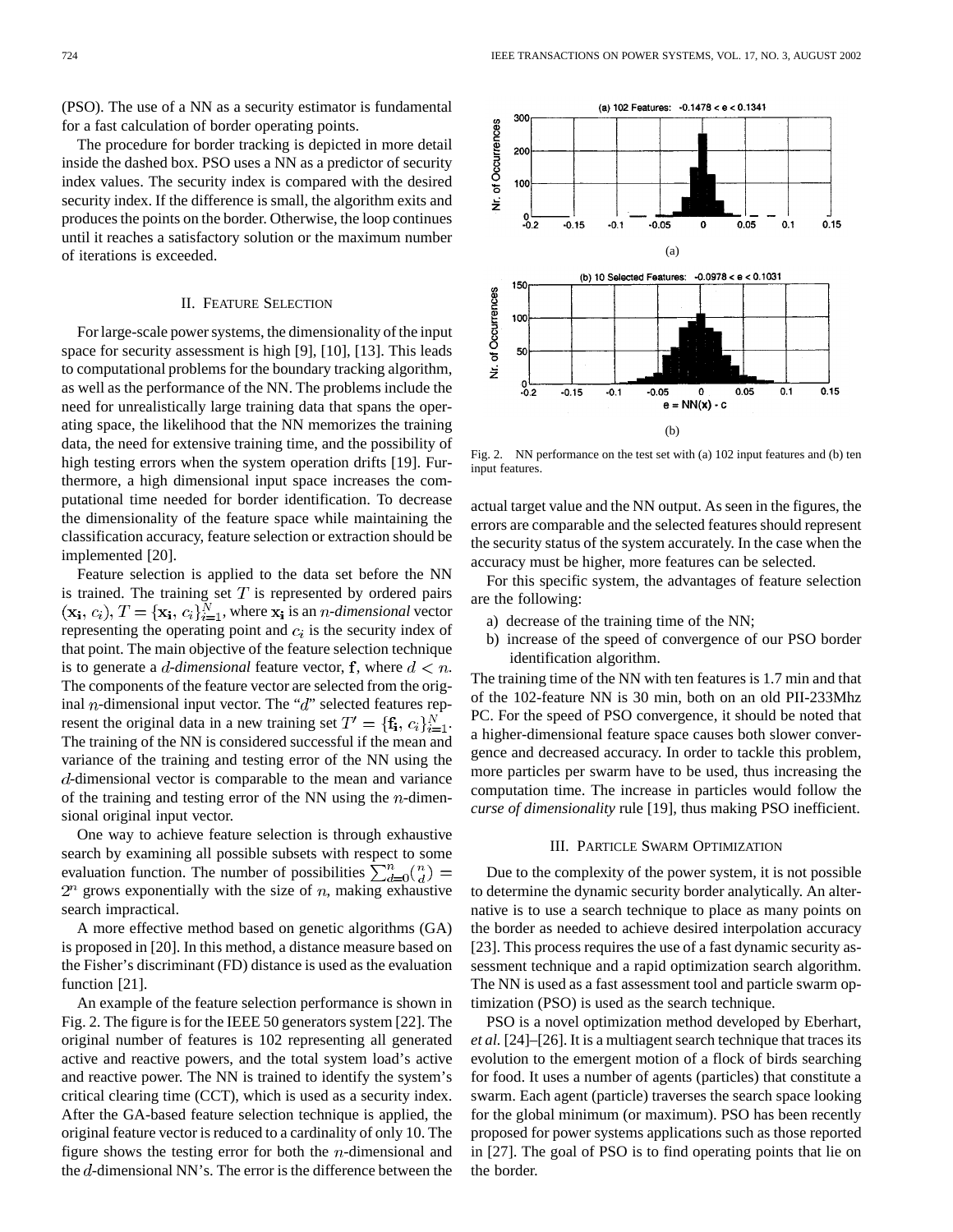While the agents in the PSO algorithm are searching the space, each agent remembers two positions. The first is the position of the best point the agent has found (self best). The second one is the position of the best point found among all agents (group best). The equations that govern the motion of each agent are

$$
\vec{s}(k+1) = \vec{s}(k) + \vec{v}(k) \n\vec{v}(k+1) = w.\vec{v}(k) + a_1.r(0, 1).(\vec{s}_{selflbest}(k) - \vec{s}(k)) \n+ a_2.r(0, 1).(\vec{s}_{groupbest}(k) - \vec{s}(k))
$$
\n(1)

where  $\vec{s}$  is a solution vector of a single particle,  $\vec{v}$  is the velocity of this particle,  $a_1$  and  $a_2$  are two scalar parameters of the algorithm, w is an inertia weight,  $r(0, 1)$  is a uniform random number between 0 and 1,  $groupbest$  is the best solution of all particles and  $selfbest$  is the best solution observed by the current particle. A maximum velocity,  $v_{\text{max}}$  that cannot be exceeded may also be imposed.

It has been found through experimentation [24]–[26] that the design parameter values that work best are  $a_1 = a_2 = 2$ , and w between 0.9 and 1.2.

## IV. PSO VARIATION FOR BORDER TRACKING

The goal of border tracking is to identify as many points as possible on the border. Therefore, we initiate a separate swarm for each point to be placed on the border. Each point is sequentially identified by running one swarm after the other. This method also provides the ability to impose constraints on the distribution of the points placed on the border. For this reason, we propose the following three different approaches to the border identification problem:

*Case 1:* Cover the entire security border with a predetermined number of points, without restrictions on the distribution of the points on the border.

*Case 2:* Place points uniformly on the entire security border. *Case 3:* Uniformly cover the portion of the security border

that is closest to the operating state. In the first approach, our goal is to find points as accurately on the border as possible. The PSO variation requires an objective function to perform this task. In our dynamic security application, we seek to minimize the objective function

$$
f_1(\vec{x}) = |NN(\vec{x}) - c| \tag{2}
$$

where  $NN$  is the security index produced by the neural network,  $\vec{x}$  is the current position of the particle (operating point of the power system) and  $c$  is the security index of the border and is set by the user.

In the second approach, proximity to the closest neighbor is penalized, where neighbors are defined as the points found by previous swarms. The objective function in this case has a penalty term for the closeness on border point as follows:

$$
f_2(\vec{x}) = f_1(\vec{x}) - w_c * d_c \tag{3}
$$

where  $\vec{x}$  is the current position of the particle,  $d_c$  is the distance to the closest border point, and  $w_c$  is the weighting factor for  $d_c$ .

Covering the entire border with points in a high-dimensional power system, however, is very time-consuming. This is because the number of border points, as a rule of thumb, increases



Fig. 3. Midpoint and its proximity to the border in the input space.

exponentially with the increase in the feature space dimensionality. The third approach addresses this issue. In order to accomplish this, we modify the fitness function to reward for proximity of the border point to the current operating state. In addition, the penalty for closeness of border points is maintained. These are two contradicting demands and must be balanced through appropriate weighting in the objective function

$$
f_3(\vec{x}) = f_1(\vec{x}) - w_c * d_c + w_o * d_o \tag{4}
$$

where  $d_o$  is the distance from the operating point and  $w_o$  is the weighting factor for  $d_o$ .

These weighting factors affect the objective function in a very crucial manner and their choice should be such that the desired effect is accomplished. In our case, the desired effect is to be able to find points on the border, while imposing restrictions on their distance from each other, which is done through  $w_c$ , or their proximity to the current operating state, which is done through  $w<sub>o</sub>$ . These restrictions can be conflicting with the goal of finding points close to the border, since points already on the border can, in effect, "push" the others away from the current operating state, while the current operating state can attract the points toward it and thus away from the border. Thus we choose  $w_c$  and  $w_o$  so that the maximum of the products  $w_{c^*}$  d<sub>c</sub> and  $w_0 * d_0$  does not exceed 1% of the of the desired border value. Also, if  $w<sub>o</sub>$  is greater than  $w<sub>c</sub>$  the points will tend to be close to the operating state but not as uniformly distributed, while if  $w_c$  is greater than  $w_o$  the points will tend to be more uniformly distributed but not as close to the current operating state.

To determine if enough points are on the border, we propose a technique utilizing the midpoints between neighboring border points. The midpoint is defined as the point derived by linear interpolation between a pair of closest neighbors. Each point on the border has one closest neighbor, thus the total number of midpoints is at least equal to half the number of points, but not greater than the total number of points. In Fig. 3, we show the midpoint of A and B. By definition, no other points exist on the segment AB. The proximity of the midpoint to the border can only be determined in the output space, since the segment AB is unknown. Thus, we choose to calculate the distance in the output space. We use this distance to determine whether enough points are placed on the border.

## V. TWO-DIMENSIONAL BORDER IDENTIFICATION EXAMPLE

Before addressing the higher dimensional problem of power systems, we use a 2-D test case to illustrate the proposed al-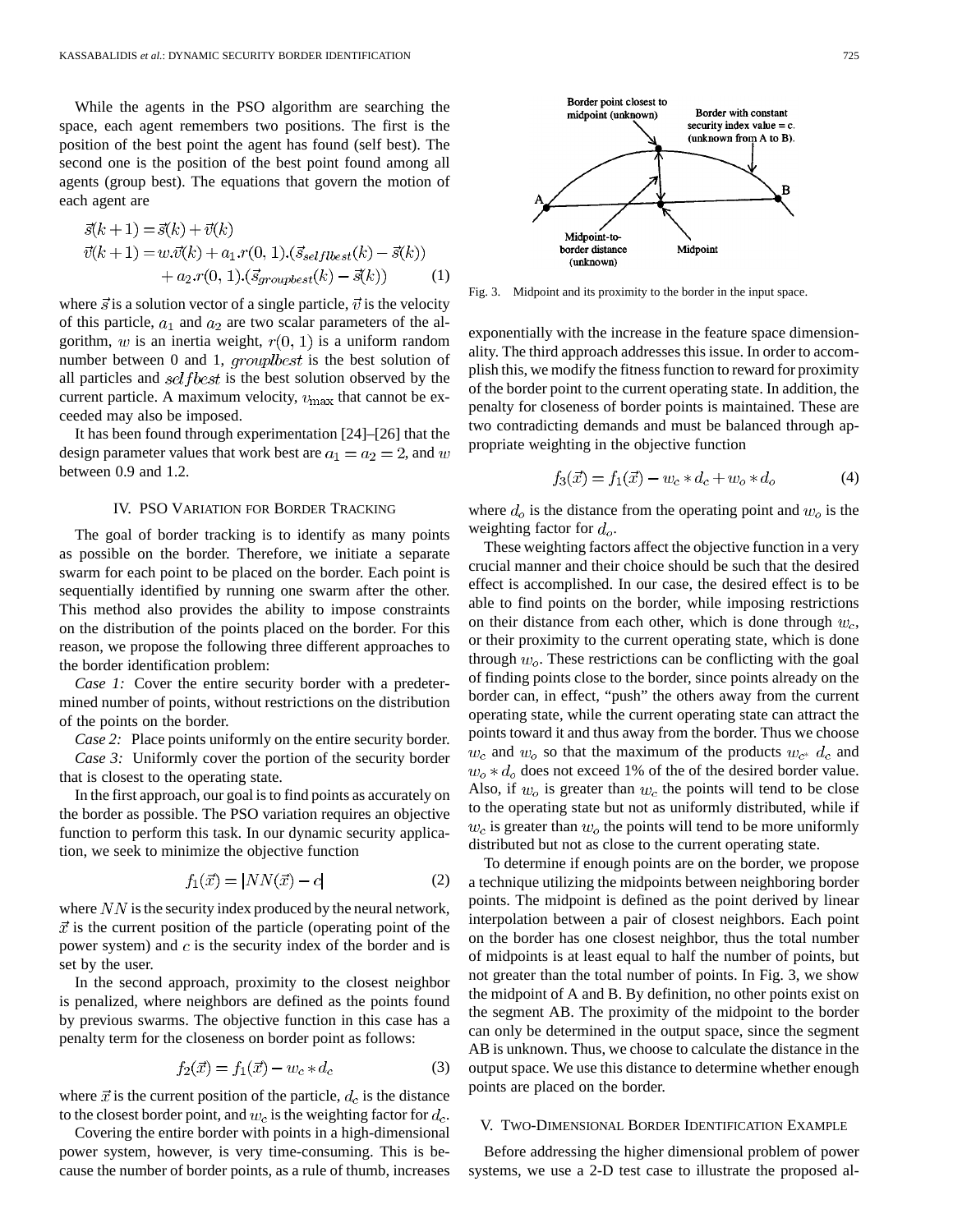

Fig. 4. Results for finding points about a distributed minimum. In this case, the objective function reaches a minimum around a circle. The points around this minima, using Case 2 of the enhanced particle swarm, are shown as  $\times$  s on the bottom plane.

gorithm. We use a 2-D surface that has a constant value for its ridge. The surface is used as an error function for the search algorithm. The purpose of the algorithm is to place as many points as possible on that ridge. The gradient of the surface around the ridge is not constant. The challenge in this case is to try to distribute the points uniformly on the border. Since the gradient on the border is not constant, more points tend to cluster in the high gradient region [18].

To address this problem, the three cases mentioned in Section IV are applied. In Fig. 4, we show the results for the second case only, where the points are spread uniformly on the border. As seen in Fig. 4, all points are nearly uniformly distributed on the ridge. For the first case, the points tend to gather around the area with the highest gradient, while, in the third case, they tend to gather around the current operating point in a uniformly distributed manner. In this simple example, we use a total of 32 swarms, with 10 particles, each initialized randomly. We set  $a_1 = a_2 = 2$ ,  $w = 1$  and  $v_{\text{max}} = 0.1$ . For the parameters of the objective function, we set  $w_c = 10^{-3}$  and  $w_o = 2 \times 10^{-3}$ .

# VI. PRACTICAL APPLICATION OF ENHANCED PSO AND TEST SYSTEM DESCRIPTION

We discuss here the issues concerning the practical application of our method. Our goal is to provide a fast and accurate tool for dynamic security border identification, which can be used by the system operator to avoid potentially vulnerable states. Fig. 5 shows the basic steps.

- 1) The dimensionality of the current operating state is reduced using feature selection.
- 2) Identify the border close to the operating state, in the selected feature space.
- 3) Use the distances in the feature-space as yardsticks for preventive control. Since the selected features are the most important of the whole feature set, based on the Fisher distance [20], [28], these distances represent the most important rules to prevent the system from getting close to the border.

This whole process relies on a NN trained for a specific fault and a specific system topology. In order to be able to handle a variety of faults and different topologies, it is necessary to have NNs that can cover these situations. Fortunately, it is possible



Fig. 5. Preventive control for feature selection.

to cover a range of similar topologies by a single NN, thereby decreasing the number of NNs that need to be trained [28]. However, extensive topological changes may require different NN's to be trained and a new boundary to be computed.

This raises the question of which cases of the enhanced PSO can be used offline and which online. Cases 1 and 2 are both offline, since they place points on the entire border, which can be time-consuming. However, Case 3 can be used online, since only a small section of the border has to be identified. This means that a smaller number of points is necessary. As a matter of fact, PSO finds points in a sequential manner. Therefore, some information about the border is available once the first few points are located. This information is further refined once new points are discovered.

As a test system, we use the IEEE 50 generator system [22]. The inputs to the NN are ten features, selected by the GA technique mentioned in Section II. The system was modeled using ETMSP (Extended Transient-Midterm Stability Program) from the PSAPAC 5.0 software package supplied by EPRI. The vulnerability border is determined by the clearing time of the protection devices. The purpose of the NN is to predict the critical clearing time of a given operating point. We arbitrarily select the clearing time of the protection device at 0.45 s. We define the clearing time margin (CTM) as the difference between the CCT of a point and the clearing time of the protection devices.

For the PSO parameters, we use 20 particles in each swarm. Also, we set  $a1 = a2 = 2$ ,  $w = 1$  and  $v_{\text{max}} = 0.1$ . These values were determined through experimentation. For the parameters of the fitness function, we set  $w_c = 10^{-3}$  and  $w_o = 2 \times 10^{-3}$ .

## VII. TEST RESULTS

We implement all three cases of PSO, as described in Section IV, for the system described in Section VI. The results are presented in Fig. 6, Table I, and Fig. 7.

In Fig. 6, we present the histograms of the results for Case 1 with 5000 points placed on the border, Case 1 with 20 000 points, Case 2 with 5000 points and Case 3 with 5000 points. Each row in Fig. 6 corresponds to one case. In Fig. 6, Fig. 7 and Table I the labels a), b), c), or d) have the following meaning.

- a) The distribution of CTM of the points. This identifies the distance of the points from the border in the output space.
- b) The distribution of the CTM of the midpoints. This serves as an indicator of whether the points are enough to represent the border by interpolation, as explained in Section IV.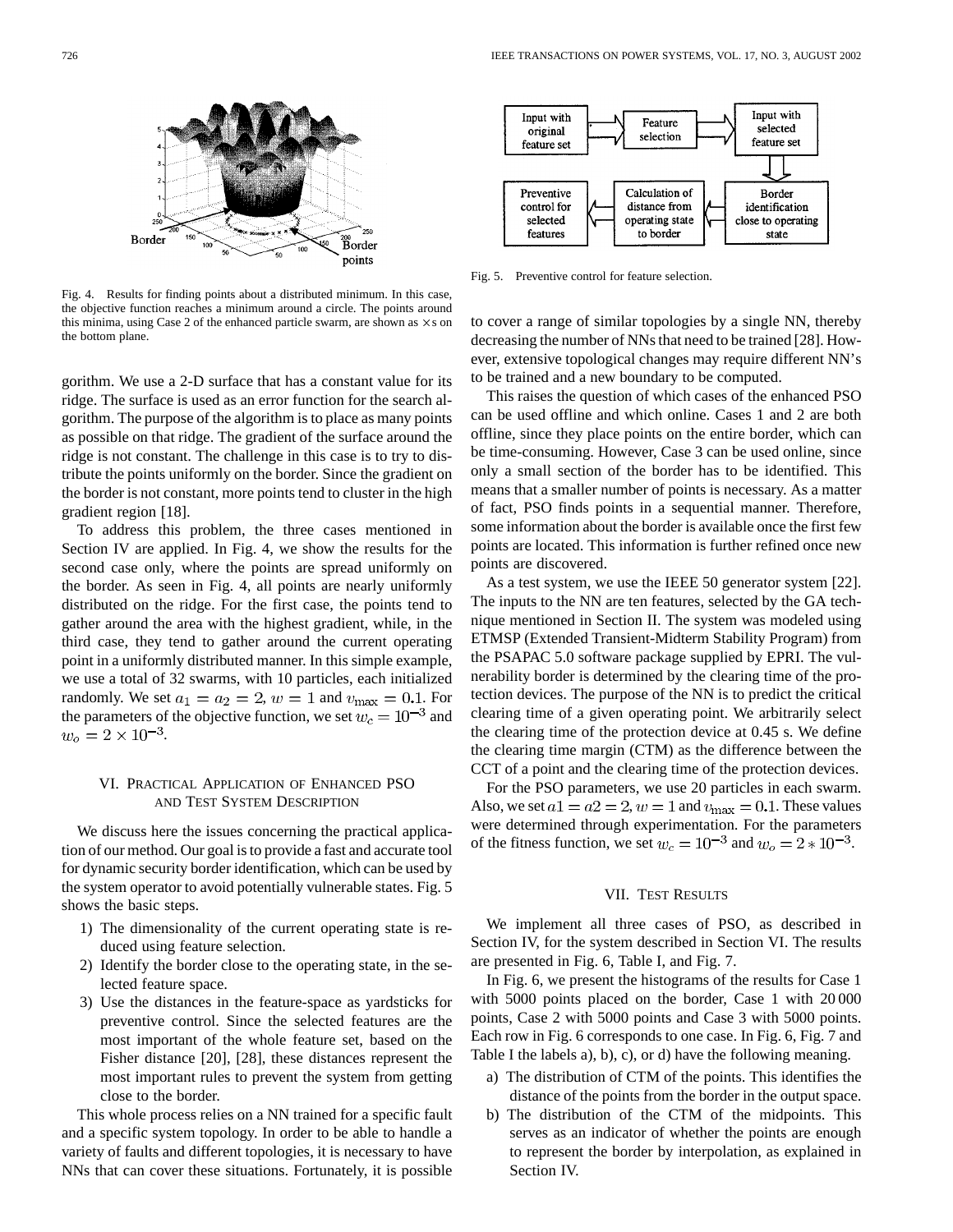

Fig. 6. Result histograms for all cases. (1) Case 1–5000 pts. (2) Case 1–20 000 pts. (3) Case 2–5000 pts. (4) Case 3–5000 pts.

- c) The distribution of the distance of each point from its closest neighbor. This distribution is an indicator of the density and uniformity of border coverage.
- d) The distribution of the average distance of each point from all the other points. This is an indicator of the size of the region of the border that is covered by the points.

Also, in Table I,  $\mu$  and  $\sigma$  stand for mean and standard deviation respectively.

From Fig. 6 and Table I, we observe the following for Case 1 with 5000 points.

- Almost all the points are on the border, as shown in a).
- The midpoints are close to the border, as shown in b).

Hence, the portion of the border where most of the points are located is covered satisfactorily. From c) and d) we derive no conclusions yet, rather we expect differences with cases 2 and 3.

The next step is to investigate whether an increase in the number of points produces any significant changes in the results. Thus we increase the number of border points to 20 000. Again, from Fig. 6 and Table I we observe the following for Case 1 with 20 000 points.

- Almost all the points are on the border, as shown in a).
- The midpoints are close to the border, as shown in b).
- There is a decrease in the mean distance to the closest neighbor, shown in c), as compared to Case 1-5000.



Fig. 7. Plots of means for a)–d) for all the cases.

TABLE I MEAN AND STANDARD DEVIATION FOR ALL CASES

|             |   | Case 1-5000 | Case 1-20000     | Case 2-5000      | Case 3-5000 |
|-------------|---|-------------|------------------|------------------|-------------|
| a           | u | 5.8361e-005 | $5.7811*10^{-5}$ | $7.2793*10^{-4}$ | 0.0027      |
|             | σ | 6.4567e-005 | $6.3641*10^{-5}$ | $6.6659*10^{-4}$ | 0.0026      |
| $\mathbf b$ | μ | 0.0033      | 0.0025           | 0.0077           | 0.0040      |
|             | σ | 0.0060      | 0.0048           | 0.0112           | 0.0048      |
| c           | μ | 0.3032      | 0.2610           | 0.4692           | 0.1935      |
|             | σ | 0.0799      | 0.0690           | 0.0620           | 0.0518      |
|             | u | 0.9320      | 0.9327           | 1.2642           | 0.6213      |
|             |   | 0.1220      | 0.1215           | 0.1325           | 0.0813      |

• The average distance to all the points, shown in d), remains the same as in Case 1-5000.

From the third observation, we conclude that the border is covered more densely when more points are used. From the fourth observation, we conclude that the area of the covered border has the same size as in Case 1-5000.

Because the above tests show that the area covered is the same and is almost independent of the number of points placed on the border, we implement the second case (i.e., penalizing the proximity of neighboring points). The objective is to examine

- 1) if there is an increase in the mean distance of each point to its closest neighbor with a decrease in the variance;
- 2) if the average distance of each point from the other points has increased.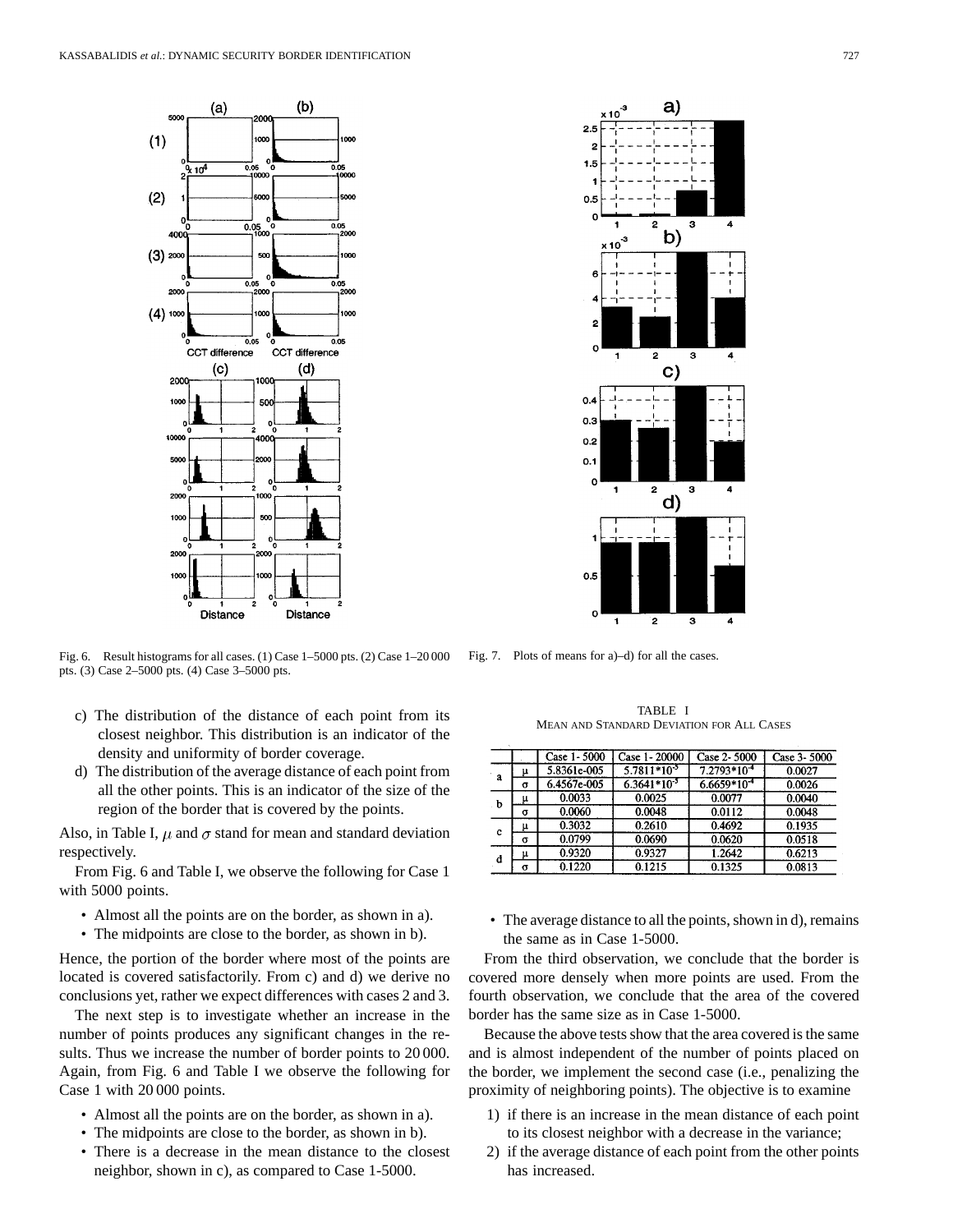From Fig. 6 and Table I we observe the following for Case 2 with 5000 points.

- The points, and midpoints are close to the border, but not as close as in the previous two tests, as shown in a) and b), respectively.
- There is a notable increase in the mean but a decrease in the variance of the distance to the closest neighbor, compared to Case 1-5000 and Case 1-20 000, as shown in c).
- The mean of the average distance of all points to all the other points has increased, compared to Case 1-5000 and Case 1-20 000, as shown in d).

From the first observation, we note that the points and midpoints are close to the border, but not as close as in Case 1-5000 or Case 1-20 000. The reason for this is that the fitness function now also emphasizes the separation of the points on the border, as in (3). From the second observation, we conclude that the points are distributed more uniformly and with greater spacing, hence covering a greater area, which is also verified by the third observation.

In Fig. 7 the results are summarized for better visualization, showing just the means for a), b), c), and d). In Fig. 7, we observe the following.

- Although the results of case 2 are satisfactory, the mean of the CTM of the midpoints, shown in b), is higher than in Case 1-5000 and Case 1-20 000.
- The distance to the closest neighbor, shown in c) is also higher than the previous two cases.

From these two observations, we conclude that the number of border points is not large enough. A remedy is to increase the number of points, but this requires an excessive amount of computational time. An alternative approach is to focus on the section of the border near the current operating point, which is done in Case 3.

From Fig. 6 and Table I we observe the following for Case 3 with 5000 points.

- The midpoints are much closer to the border than Case 2-5000, as shown in b).
- The points are further away from the border than all previous cases, as shown in a).
- The distance to the closest neighbor has decreased significantly, and has a smaller variance than Case 2-5000, as shown in c).
- The average distance of each point to all others has also decreased, as shown in d).

From the first and second observations, we conclude that the decrease in midpoint CTM is achieved while the CTM of the points is increased. However, their CTM is still acceptable. From the third observation, we conclude that the specific region of the border is covered more densely and uniformly. Finally, the fourth observation indicates that the points are concentrated in a specific section of the border closest to the current operating state.

The computation time required to compute 5000 points on the border is 1600 s using Matlab on a P4-1.7 GHz with 512 MB of RAM. However, our code is designed just for proof of principle and not optimized for speed. We maintain that by transferring

the code to  $C$  or even to dedicated hardware, we can achieve improvements by several orders of magnitude. Furthermore, since the points are placed on the border in a sequential manner near the current operating condition, Case 3 can be used online.

# VIII. CONCLUSION

In this paper, we propose a novel method for the identification of the security/vulnerability border of power systems. The technique is quite general, and can be applied to a number of problems where a desired border is required. The algorithm is excellent for real-time evaluation of the security index of a power system.

### ACKNOWLEDGMENT

The authors would like to thank M. J. Healy, Boeing Company, and M. Kim, Electrical Engineering Department, University of Washington, for creating the training data.

### **REFERENCES**

- [1] P. Kundur, *Power System Stability and Control*. New York: McGraw-Hill, 1994.
- [2] H. Chiang, F. Wu, and P. Varaiga, "A BCU method for direct analysis of power system transient stability," *IEEE Trans. Power Syst.*, vol. 9, pp. 1194–1208, Aug. 1994.
- [3] C. K. Tang, C. E. Graham, M. El-Kady, and R. T. H. Alden, "Transient stability index from conventional time domain simulation," *IEEE Trans. Power Syst.*, vol. 9, pp. 1524–1530, Aug. 1994.
- [4] A. A. Fouad and V. Vittal, *Power System Transient Stability Analysis Using the Transient Energy Function Method*. Englewood Cliffs, NJ: Prentice-Hall, 1992.
- [5] J. Sterngold, "California endures a 2nd straight day of power blackouts," *The New York Times*, Jan. 19, 2001.
- [6] Y. Mansour, "Competition and system stability—The reward and the penalty," *Proc. IEEE*, vol. 882, pp. 228–234, Feb. 2000.
- [7] L. Wehenkel, M. Pavella, E. Euxibie, and B. Heilbronn, "Decision tree based transient stability method: A case study," *IEEE Trans. Power Syst.*, vol. 9, pp. 459–469, Feb. 1994.
- [8] S. Rovnyak, S. Kretsinger, J. Thorp, and D. Brown, "Decision trees for real-time transient stability prediction," *IEEE Trans. Power Syst.*, vol. 9, pp. 1417–1426, Aug. 1994.
- [9] Y. Mansour, A. Y. Chang, J. Tamby, E. Vaahedi, and M. A. El-Sharkawi, "Large scale dynamic security screening and ranking using neural networks," *IEEE Trans. Power Syst.*, vol. 12, pp. 954–960, May 1997.
- [10] A. B. R. Kumar, A. Ipakchi, V. Brandwajn, M. El-Sharkawi, and G. Cauley, "Neural networks for dynamic security assessment of largescale power systems: Requirements overview," in *Proc. 1st Int. Forum Applicat. Neural Networks Power Syst.*, 1991, pp. 65–71.
- [11] R. Marceau, R. Mailhot, and F. Galiana, "A generalized shell for dynamic security analysis in operations planning," *IEEE Trans. Power Syst.*, vol. 8, pp. 1098–1832, Aug. 1993.
- [12] K. Demaree, T. Athay, K. W. Cheung, Y. Mansour, E. Vaahedi, A. Y. Chang, B. R. Corns, and B. W. Garrett, "An online dynamic security analysis system implementation," *IEEE Trans. Power Syst.*, vol. 9, pp. 1716–1722, Nov. 1994.
- [13] R. Aresi, B. Delfino, G. B. Denegri, S. Massucco, and A. Morini, "A combined ANN/simulation tool for electric power system dynamic security assessment," in *Proc. IEEE Power Eng. Soc. Summer Meeting*, vol. 2, 1999, pp. 1303–1309.
- [14] D. J. Sobajic and Y.-H. Pao, "Artificial neural-net based dynamic security assessment for electric power systems," *IEEE Trans. Power Syst.*, vol. 4, pp. 220–228, Feb. 1989.
- [15] K. Omata and K. Tanomura, "Transient stability evaluation using an artificial neural network," in *Proc. 2nd Int. Forum Applicat. Neural Networks Power Syst., ANNPS'93 Conf.*, 1993, pp. 130–135.
- [16] Y. Mansour, E. Vaahedi, and M. A. El-Sharkawi, "Dynamic security contingency screening and ranking using neural networks," *IEEE Trans. Neural Networks*, vol. 8, pp. 942–950, July 1997.